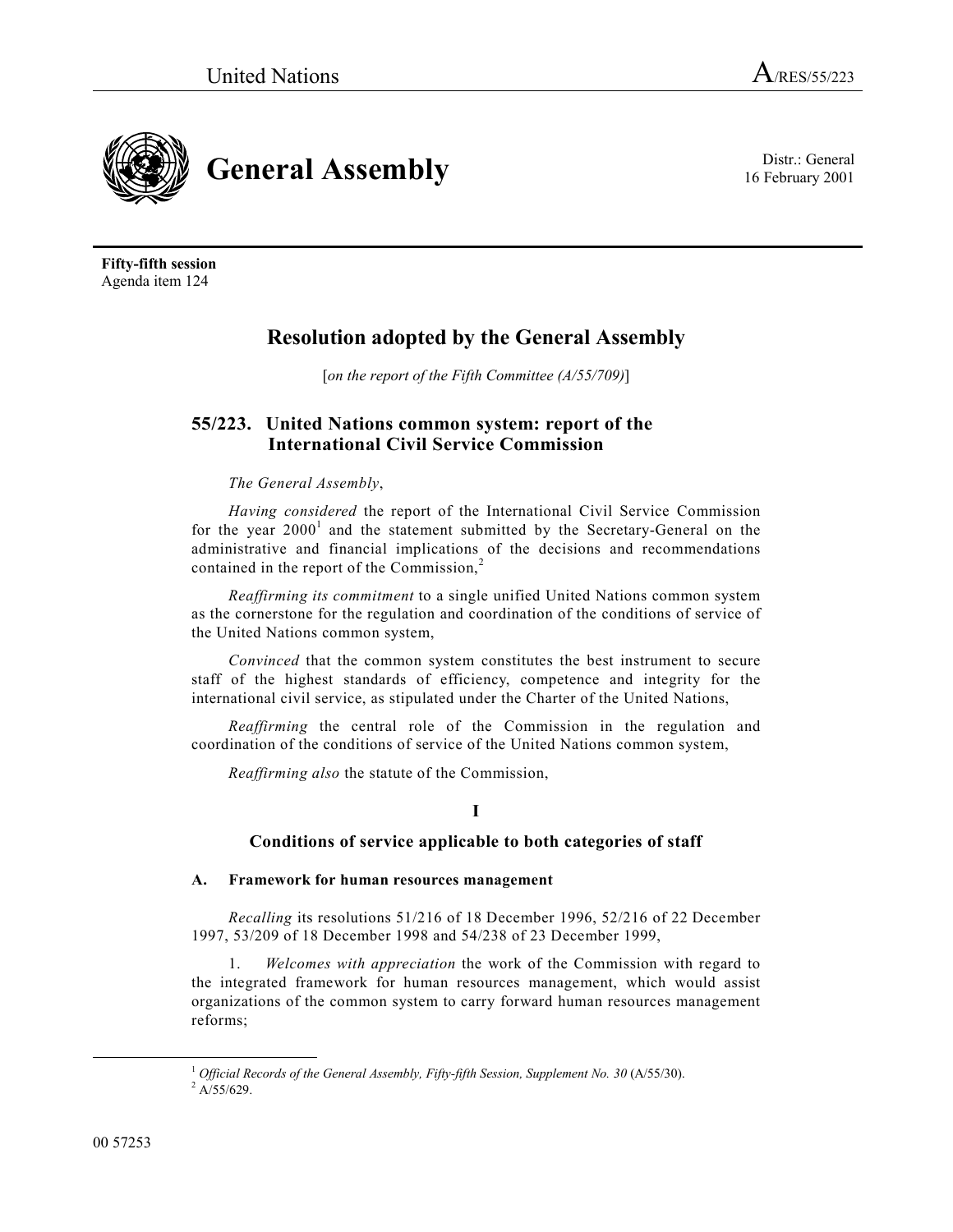2. *Endorses* the conclusions of the Commission as contained in paragraph 19 of its report;<sup>1</sup>

3. *Requests* the Commission to use the integrated framework as a guide to its future programme of work as contained in paragraph 18 of its report;

4. *Encourages* the organizations of the United Nations common system to use the integrated framework as a basis for their future work in human resources policies and procedures and to bring it to the attention of their governing bodies;

#### **B. Standards of conduct for the international civil service**

*Recalling* its resolutions 52/252 of 8 September 1998 and 54/238,

*Takes note* of the decisions of the Commission contained in paragraph 31 of its report,<sup>1</sup> urges organizations to reach consensus on the draft standards of conduct for the international civil service in sufficient time so as to enable the Commission to finalize the text to be submitted to the General Assembly at its fifty-sixth session, and emphasizes that the proposed standards should ensure that the staff uphold the principles of integrity, impartiality and independence;

#### **C. Review of pay and benefits system**

*Recalling* its resolutions 51/216, 52/216 and 53/209,

1. *Takes note* of the work of the Commission in respect of the review of the pay and benefits system in the context of the integrated framework for human resources management;

2. *Takes note also* of the decision of the Commission to move forward with the review of the pay and benefits system in accordance with the modalities described in annex III to its report; $<sup>1</sup>$ </sup>

#### **D. Recognition of language knowledge**

*Recalling* section II.E of its resolution 48/224 of 23 December 1993 and section II.B of its resolution 53/209,

*Takes note* of the decision of the Commission to address the issue of recognition of language knowledge within the context of the comprehensive review of the pay and benefits system;

#### **E. Education grant**

*Recalling* section III.C of its resolution 54/238, by which it requested the Commission to complete the review of the methodology for the education grant and report the results to the General Assembly at its fifty-fifth session,

1. *Takes note* of the decisions and recommendations of the Commission in respect of the review of the methodology for the education grant as contained in paragraph 81 of its report; $<sup>1</sup>$ </sup>

2. *Urges* the organizations of the United Nations common system to harmonize their rules and regulations to ensure that the education grant is treated as a benefit payable to internationally recruited staff with expatriate status only;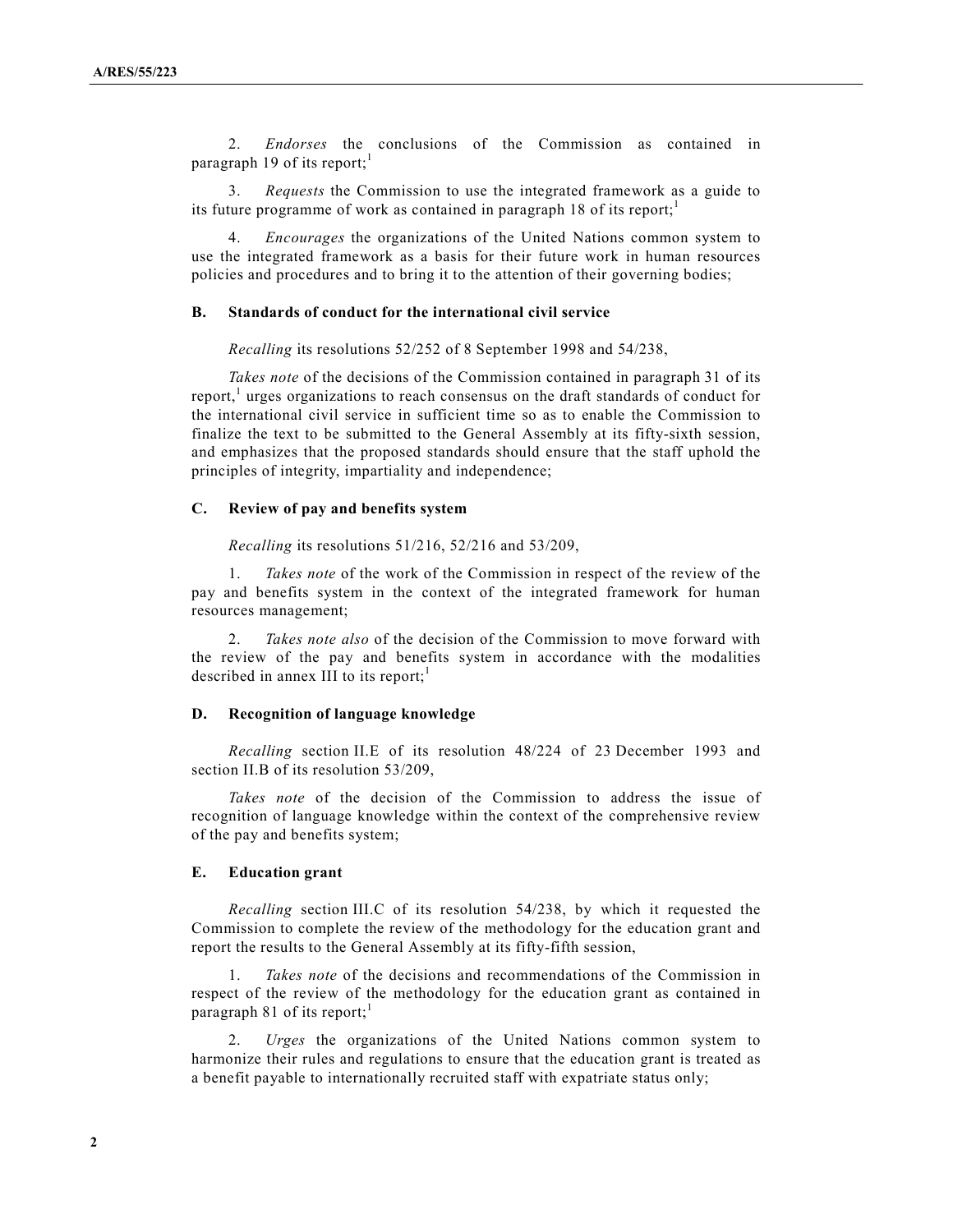3. *Approves* increases in the maximum reimbursement levels in five currency areas, as well as other adjustments to the management of expenses under the education grant, as contained in paragraph 93 of its report;<sup>1</sup>

Takes note of the decisions of the Commission as contained in paragraphs 94 and 95 of its report;<sup>1</sup>

#### **F. Common scale of staff assessment**

*Recalling* its resolutions 48/225 of 23 December 1993 and 51/216,

*Takes note* of the decisions of the Commission as contained in paragraph 102 of its report; $<sup>1</sup>$ </sup>

#### **II**

## **Conditions of service of staff in the Professional and higher categories**

#### **A. Noblemaire principle and its application**

*Recalling* its resolution 44/198 of 21 December 1989 and other relevant resolutions,

1. *Reaffirms* the continued application of the Noblemaire principle;

2. *Also reaffirms* the need to continue to ensure the competitiveness of the conditions of service of the United Nations common system;

## **B. Grade equivalencies between the United States federal civil service and the United Nations common system**

*Recalling* section I.A of its resolution 50/208 of 23 December 1995,

1. *Takes note* of the updated grade equivalency study undertaken in 2000 by the Commission with the United States federal civil service;

2. *Also takes note* of the decisions of the Commission in respect of the grade equivalency study undertaken in 2000 with the comparator civil service as contained in paragraph 149 of its report; $<sup>1</sup>$ </sup>

## **C. Evolution of the margin**

*Recalling* section I.B of its resolution 52/216 and the standing mandate from the General Assembly, in which the Commission is requested to continue its review of the relationship between the net remuneration of the United Nations staff in the Professional and higher categories in New York and that of the comparator civil service (the United States federal civil service) employees in comparable positions in Washington, D.C. (referred to as "the margin"),

*Recalling also* section IX, paragraph 3, of its resolution 46/191 A of 20 December 1991, in which it requested the Commission to include in its work a review of the differences between the United Nations and the United States net remuneration at individual grade levels,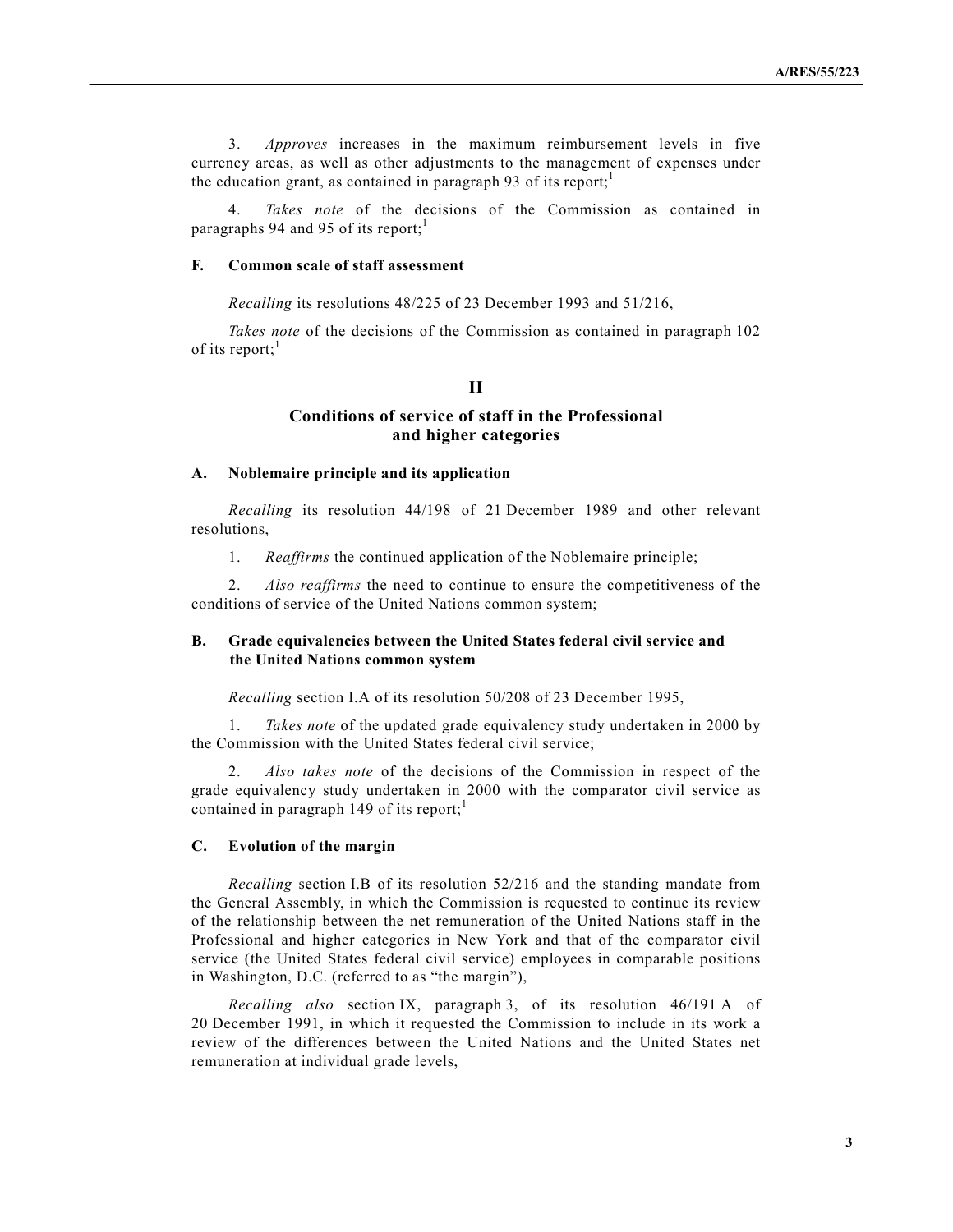1. *Notes* that the margin between the net remuneration of United Nations staff in grades P-1 to D-2 in New York and that of officials in comparable positions in the United States federal civil service for 2000 is 113.3, based on the results of the grade equivalency study between the United Nations and the United States carried out in 2000;

2. *Also notes* from annex V to the report of the Commission that the United Nations/United States remuneration ratios range from 119.9 at the P-2 level to 105.5 at the D-2 level, and considers that this imbalance should be addressed in the context of the overall margin considerations established by the General Assembly;

#### **D. Base/floor salary scale**

*Recalling* section I.H of its resolution 44/198, by which it established a floor net salary level for staff in the Professional and higher categories by reference to the corresponding base net salary levels of officials in comparable positions serving at the base city of the comparator civil service (the United States federal civil service),

1. *Approves*, with effect from 1 March 2001, the revised base scale of gross and net salaries for staff in the Professional and higher categories, contained in the annex to the present resolution;

2. *Requests* the Commission, in the context of the review of the pay and benefits system, to review the firm linkage between the base/floor salary scale and the mobility and hardship allowance;

#### **E. Dependency allowances**

*Recalling* section II.F, paragraph 2, of its resolution 47/216 of 23 December 1992, in which it noted that the Commission would review the level of dependency allowances every two years,

*Recalling also* section I.F, paragraph 4, of its resolution 53/209, in which it requested the Commission to examine the methodology, rationale and scope of the allowances,

*Noting* that the review of dependency allowances carried out by the Commission reflected relevant changes in tax abatement and social legislation at the seven headquarters duty stations since 1998,

1. *Takes note* of the decision of the Commission with regard to the methodology, rationale and scope of the allowances;

2. *Approves*, with effect from 1 January 2001, an increase of 11.89 per cent in the children's allowance, including that for disabled children, and in the secondary dependant's allowance;

3. *Takes note* of the updated list of hard-currency duty stations for which the allowances are specified in local currency, as contained in annex VIII to the report of the Commission; $<sup>1</sup>$ </sup>

4. *Notes* that dependency allowances payable to eligible United Nations common system staff should be reduced by the amount of any direct payments received from a Government in respect of dependants;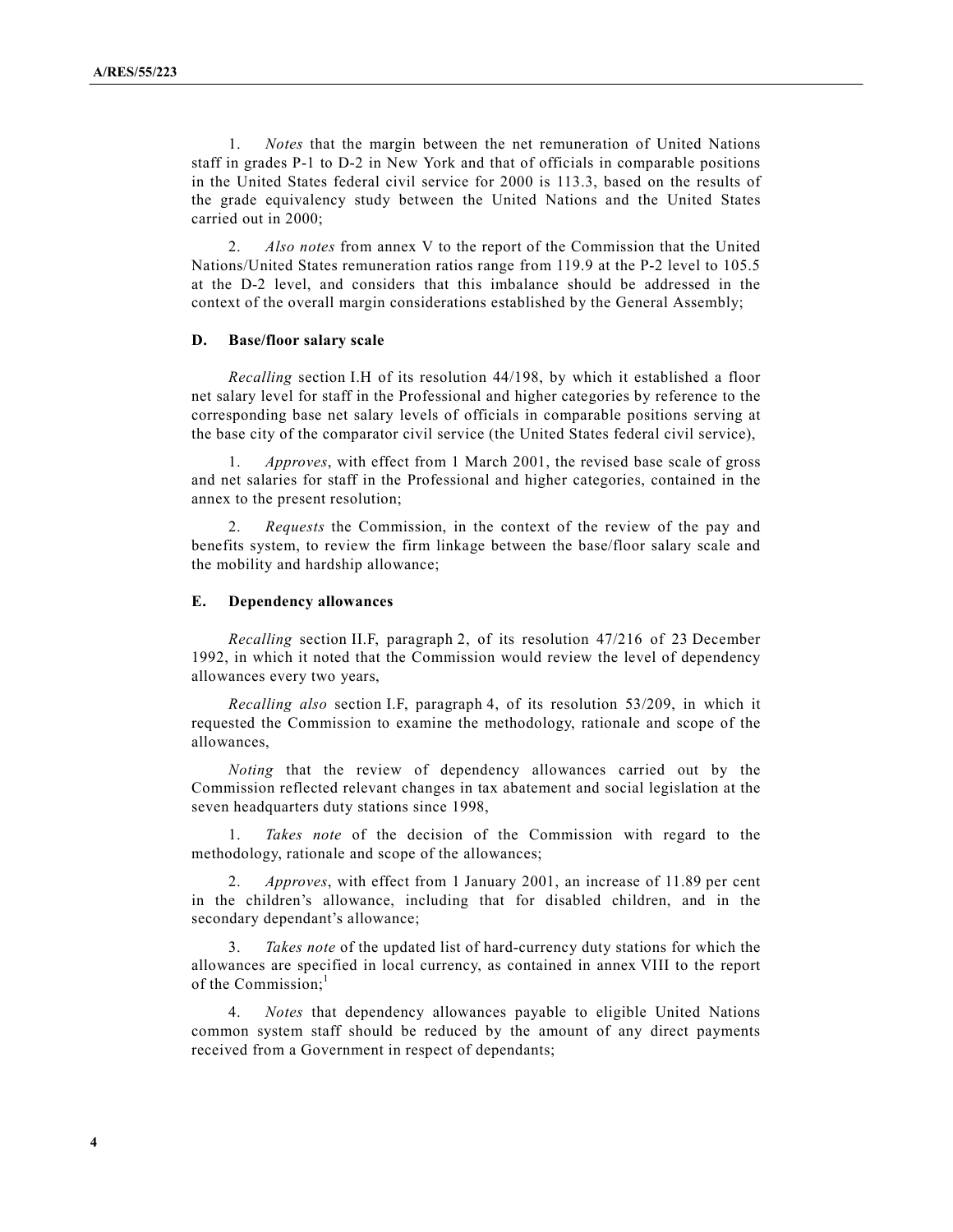## **F. Post adjustment matters**

*Recalling* its request in section II.G of its resolution 48/224 regarding the conduct of place-to-place surveys at headquarters duty stations,

1. *Welcomes* the review of the operation of the post adjustment system carried out by the Commission;

2. *Takes note* of the decisions reached by the Commission as contained in paragraph 157 of its report;<sup>1</sup>

#### **III**

## **Conditions of service of the General Service and other locally recruited categories**

## **A. Survey of best prevailing conditions of employment in New York and Montreal**

*Recalling* section II.A of its resolution 52/216, in which it reaffirmed that the Flemming principle should continue to serve as the basis for determining the conditions of service of the General Service and related categories and endorsed the revised methodology for surveys of best prevailing conditions of employment for these categories,

*Takes note* of the results of the salary surveys conducted in New York and Montreal, as reported in chapter V of the report of the Commission; $<sup>1</sup>$ </sup>

## **B. Review of the headquarters salary survey methodology: decisions of the International Labour Organization Administrative Tribunal regarding the phasing out of the language factor in Rome and Vienna**

*Recalling* section III, paragraph 2, of its resolution 47/216 and section II.E of its resolution 48/224,

*Takes note* of the decision of the Commission with regard to the treatment of the language factor, as contained in paragraph 192 of its report;<sup>1</sup>

## **IV**

## **Strengthening the international civil service**

Decides to defer consideration of the reports of the Secretary-General<sup>3</sup> with a view to taking a decision on strengthening the international civil service at the first part of its resumed fifty-fifth session.

> *89th plenary meeting 23 December 2000*

 <sup>3</sup>  $3$  A/55/526 and A/54/483.